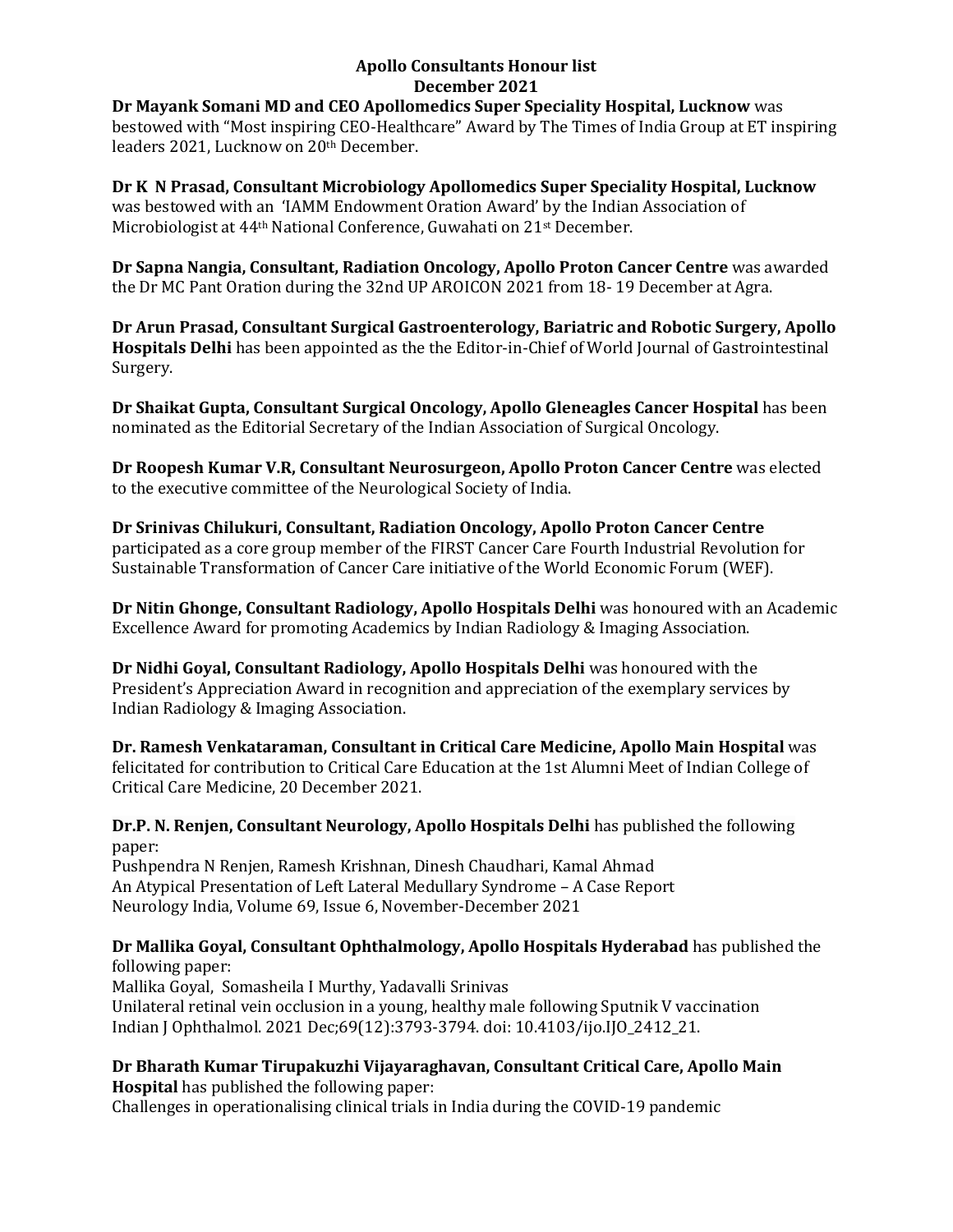Co-authors are the members of the Indian Registry of IntenSive care (IRIS) group The Lancet Global Health, December 2021

#### **Dr Adhithyan R, Consultant, Radiodiagnosis, Apollo Proton Cancer Centre** has published the following paper:

Adhithyan R, Kannath S, Thomas B, Jayadevan E, Sylaja P N, Kesavadas C. Assessment of Collaterals Using Multiphasic CT Angiography in Acute Stroke: Its Correlation with Clinical Outcomes. Neurol India 2021;69:1586-91

**Dr Arvind Sukumaran, Consultant Neurosurgeon Apollo Proton Cancer Centre** has published the following paper:

Hong MA, Sukumaran A, Riva-Cambrin J. Pediatric to Adult Hydrocephalus: A Smooth Transition. Neurol India 2021;69, Suppl S2:376-8

**Dr Shruthi P, Consultant Radiologist, Apollo Speciality Hospital Jayanagar, Bangalore** has published the following paper:

Panduranga, S., Kade, S., Shivakumar, S. *et al.* A novel differential diagnosis for diffuse cavitating nodules: primary pulmonary plasmacytoma. *Egypt J Bronchol* **15,** 54 (2021). [https://doi.org/10.1186/s43168-021-00101-x](https://apc01.safelinks.protection.outlook.com/?url=https%3A%2F%2Fdoi.org%2F10.1186%2Fs43168-021-00101-x&data=04%7C01%7Cdranil_t%40apollohospitalsdelhi.com%7C5f03a1a2401848c3e05408d9dc9e5c19%7C6a4994b0b5fa40878c728214c8b7bc21%7C0%7C0%7C637783394973906740%7CUnknown%7CTWFpbGZsb3d8eyJWIjoiMC4wLjAwMDAiLCJQIjoiV2luMzIiLCJBTiI6Ik1haWwiLCJXVCI6Mn0%3D%7C3000&sdata=%2FJ3Zgr5Q3aIxkHj1tCJAb1oA%2F5FD1Ej%2FkQ5w8KIbc%2Fg%3D&reserved=0)

**Dr Sudha Ranganathan, Consultant Transfusion Medicine, Apollo Hospital Hyderabad** has published the following paper:

Ranganathan, S., Iyer, R.N. & Balakrishna, N. Significance of Adopting Nucleic Acid Amplification Technique for Blood Donor Screening in a Resource Limited Setting: A Study from a Single Centre in South India. *Indian J Hematol Blood Transfus* (2021). [https://doi.org/10.1007/s12288-021-01500-](https://apc01.safelinks.protection.outlook.com/?url=https%3A%2F%2Fdoi.org%2F10.1007%2Fs12288-021-01500-2&data=04%7C01%7Cdranil_t%40apollohospitalsdelhi.com%7C5f03a1a2401848c3e05408d9dc9e5c19%7C6a4994b0b5fa40878c728214c8b7bc21%7C0%7C0%7C637783394973906740%7CUnknown%7CTWFpbGZsb3d8eyJWIjoiMC4wLjAwMDAiLCJQIjoiV2luMzIiLCJBTiI6Ik1haWwiLCJXVCI6Mn0%3D%7C3000&sdata=qO3EZp7hsQGVWmWuVQSgKWljANqCLShjsqE174Xonh4%3D&reserved=0) [2](https://apc01.safelinks.protection.outlook.com/?url=https%3A%2F%2Fdoi.org%2F10.1007%2Fs12288-021-01500-2&data=04%7C01%7Cdranil_t%40apollohospitalsdelhi.com%7C5f03a1a2401848c3e05408d9dc9e5c19%7C6a4994b0b5fa40878c728214c8b7bc21%7C0%7C0%7C637783394973906740%7CUnknown%7CTWFpbGZsb3d8eyJWIjoiMC4wLjAwMDAiLCJQIjoiV2luMzIiLCJBTiI6Ik1haWwiLCJXVCI6Mn0%3D%7C3000&sdata=qO3EZp7hsQGVWmWuVQSgKWljANqCLShjsqE174Xonh4%3D&reserved=0)

## **Dr Debatosh Dutta, Consultant Laboratory Services, Apollo Hospitals Kolkata** has published the following paper:

Debatosh Datta, Suyash Pant, Devendra

Possible Interference in Protein – Protein interaction as a new approach in microinhibition of respiratory pathogens on nasal– oral epithelium: An early on-screen study with reference toSARS-Cov-2–ACE2 binding interference

Kumar Dhaked, Somasundaram Arumugam, Ravichandiran Velayutham, Pallab Datta doi: [https://doi.org/10.1101/2021.12.01.470353](https://apc01.safelinks.protection.outlook.com/?url=https%3A%2F%2Fdoi.org%2F10.1101%2F2021.12.01.470353&data=04%7C01%7Cdranil_t%40apollohospitalsdelhi.com%7C5f03a1a2401848c3e05408d9dc9e5c19%7C6a4994b0b5fa40878c728214c8b7bc21%7C0%7C0%7C637783394973906740%7CUnknown%7CTWFpbGZsb3d8eyJWIjoiMC4wLjAwMDAiLCJQIjoiV2luMzIiLCJBTiI6Ik1haWwiLCJXVCI6Mn0%3D%7C3000&sdata=W62MLMXr1ficU0trEhE87VzGBmnwnDfMApbpKwBnDrU%3D&reserved=0)

# **Dr Aabha Nagral, Consultant Gastroenterology, Apollo Hospitals Delhi has published the following papers:**

Aabha Nagral, Kunal Adhyaru, Omkar S. Rudra, Amit Gharat, Sonal Bhandare Herbal Immune Booster-Induced Liver Injury in the COVID-19 Pandemic - A Case Series Journal of Clinical and Experimental Hepatology | November–December 2021 | Vol. 11 | No. 6 | 732–738

Ashwin Deshmukh, Ajay Jhaveri, Aabha Nagraland Shaji Marar

Techniques and Outcomes of Transjugular Intrahepatic Portosystemic Shunting in Infants with Budd-Chiari Syndrome

TIPS in Infants with Budd-Chiari Syndrome; Volume 32, Number 12 , December 2021

## **Dr Bhawna Sirohi, Lead Medical Oncologist, Apollo Proton Cancer Centre** ha published the following papers:

Chaudhari VA, Mitra A, Gupta V, Ostwal V, Ramaswamy A, Engineer R, Sirohi B, Shetty N, Bal M, DeSouza A, Bhandare MS, Shrikhande SV. Neoadjuvant therapy in borderline resectable pancreatic